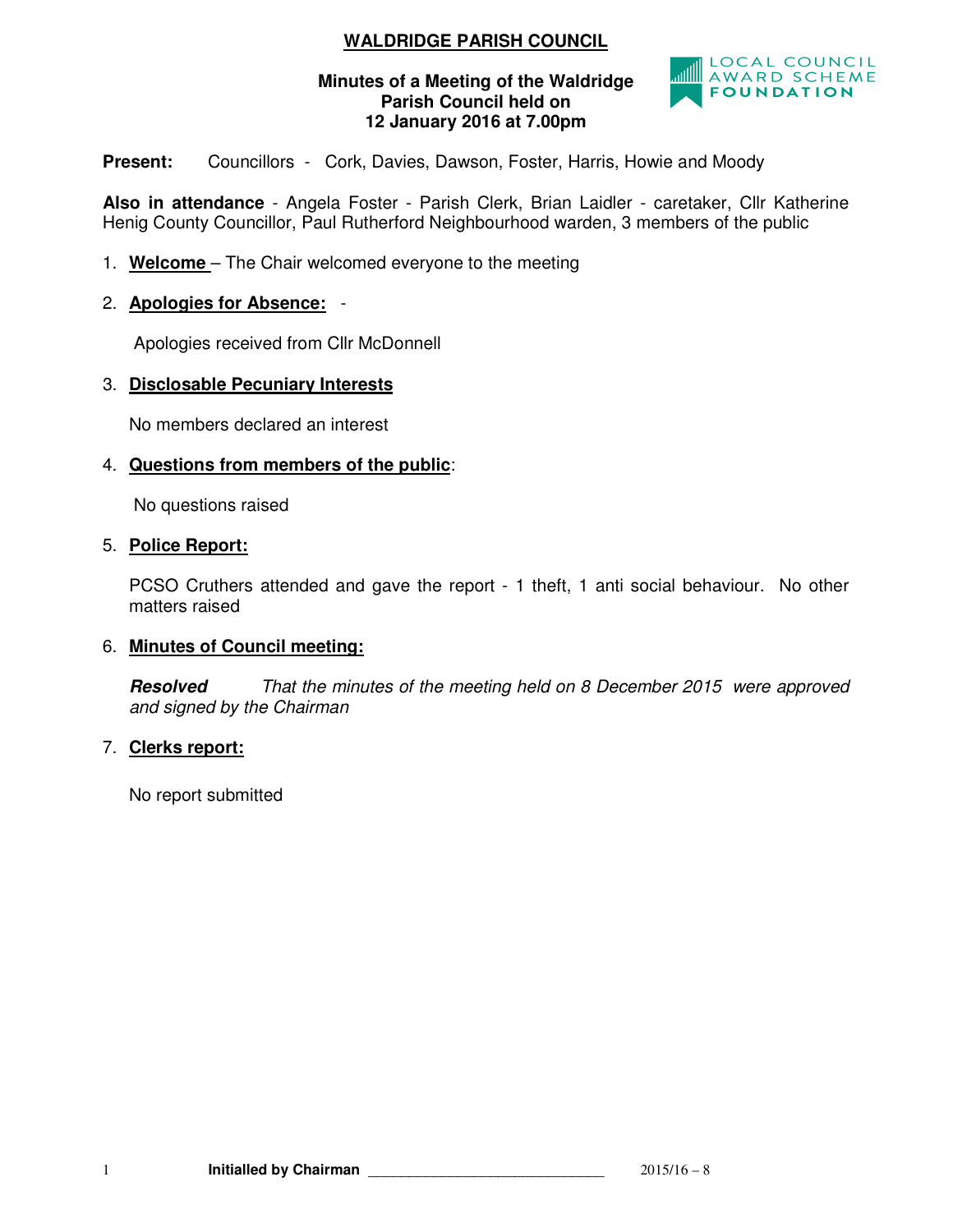#### 8. **Parish Matters and on-going items**

a) **Allotments -** 2 members of the association attended with 4 quotes for replacing the water pipes. They will meet with DCC to discuss applying for funding. The Parish to discuss further after they have applied for funding.

Trees are becoming overgrown on hammerhead and damaging the fence. Quotes to be received to carry out work. As getting close to the bird season, this work needs doing soon.

Hedge overgrown at entrance to allotments, causing fly tipping. Request hedge to be cut down to acceptable level.

**Resolved:** It was agreed to quotes and carry work done asap. Clerk to use delegated powers.

b) **Wardens** Paul Rutherford attended and gave an overview of the work of the rangers. He provided leaflets and answered questions.

### c) **Planning applications received**

| DM/15/03761/OUT | Land To The South<br>East Of Fern<br><b>Meadows</b><br><b>Waldridge Road</b><br>Waldridge<br>DH <sub>2</sub> 3RB | Outline application for 6no. flats with<br>landscaping matters reserved                                                                  |
|-----------------|------------------------------------------------------------------------------------------------------------------|------------------------------------------------------------------------------------------------------------------------------------------|
| DM/15/03795/FPA | 36 Denwick Close<br>Chester-le-Street<br>DH <sub>2</sub> 3TL                                                     | Erection of single storey rear extension,<br>two storey and first floor side extension,<br>and conversion of garage to habitable<br>room |

### **Resolved:** To recommend approval for Denwick Close

Fern Meadows, the members showed concern over the amount of flats and parking issues which could occur. The Clerk to contact planning.

### d) **To consider any planning applications received after the agenda was published.**

- No applications received
- e) **County Councillors report** Cllr Henig submitted her report covering:

**Road Safety** - Speed limit scheme / Street lighting

**Local Environment** - Flytipping CCTV / Flood fence

**Other** - Car parking scheme / Birch View playground / Planning follow-up / Devolution consultation

**Resolved:** Report noted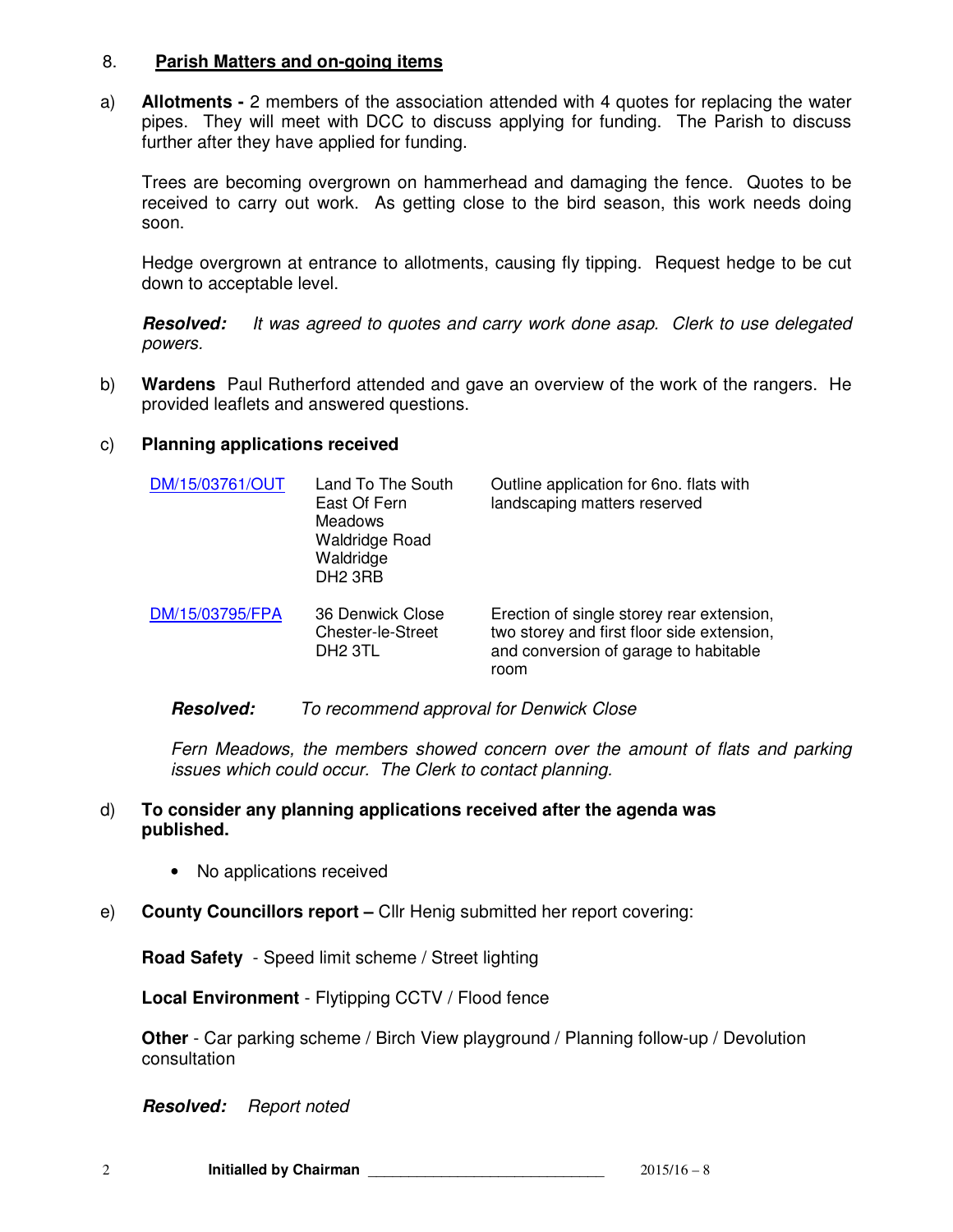f) **Allotment rent increase** - As per tenancy agreement, allotment rents could be increased by 5%

**Resolved:** It was agreed to increase rents by 5% as of March 2016

g) **Parking** - Costs received via County Councillors report - £25,000. DCC will be responsible for maintenance and insurance.

**Resolved:** It was agreed as previously set in budget to provide £3,000 towards installation.

h) **Precept setting** - The Clerk gave her recommendations of keeping precept the same, with residents having no increase.

**Resolved:** It was agreed to request £30,370 with £268 grant

i) **Fitness equipment / Millennium Green / goal posts monthly inspections –** The equipment has been inspected. Nothing to report

Annual inspection is due.

**Resolved:** Report noted. It was agreed to get inspection by Wicksteed at cost of £45.00

j) **Quarterly accounts -** The Clerk distributed accounts for approval

**Resolved:** Cllr Dawson signed the bank statement, reconciliation, budget and petty cash as a non signatory.

k) **Action plan -** The Clerk distributed the up to date action plan for consideration.

**Resolved:** It was agreed all items up to date. The Clerk to start collating information for next years.

l) **Clippings** - The Clerk distributed clippings for approval

**Resolved:** It was agreed to go to print

#### m) **Probation service support**

Cllr Dawson gave a brief outline to the application for support from the probation team

- n) **Nature trail**  A date of 18 January at 2.00pm was arranged. Cllr Harris and Cork to attend site meeting and report back.
- o) **Funday and Easter events**

A date of 27 March agreed for Easter event. A date of 4 September agreed for Funday

**Resolved:** The Clerk to make all necessary arrangements

p) **Moving sign on C11 -** A cost of £600 was received for moving sign.

**Resolved:** It was agreed the Clerk to contact to see if can do any cheaper. The Clerk to arrange planning.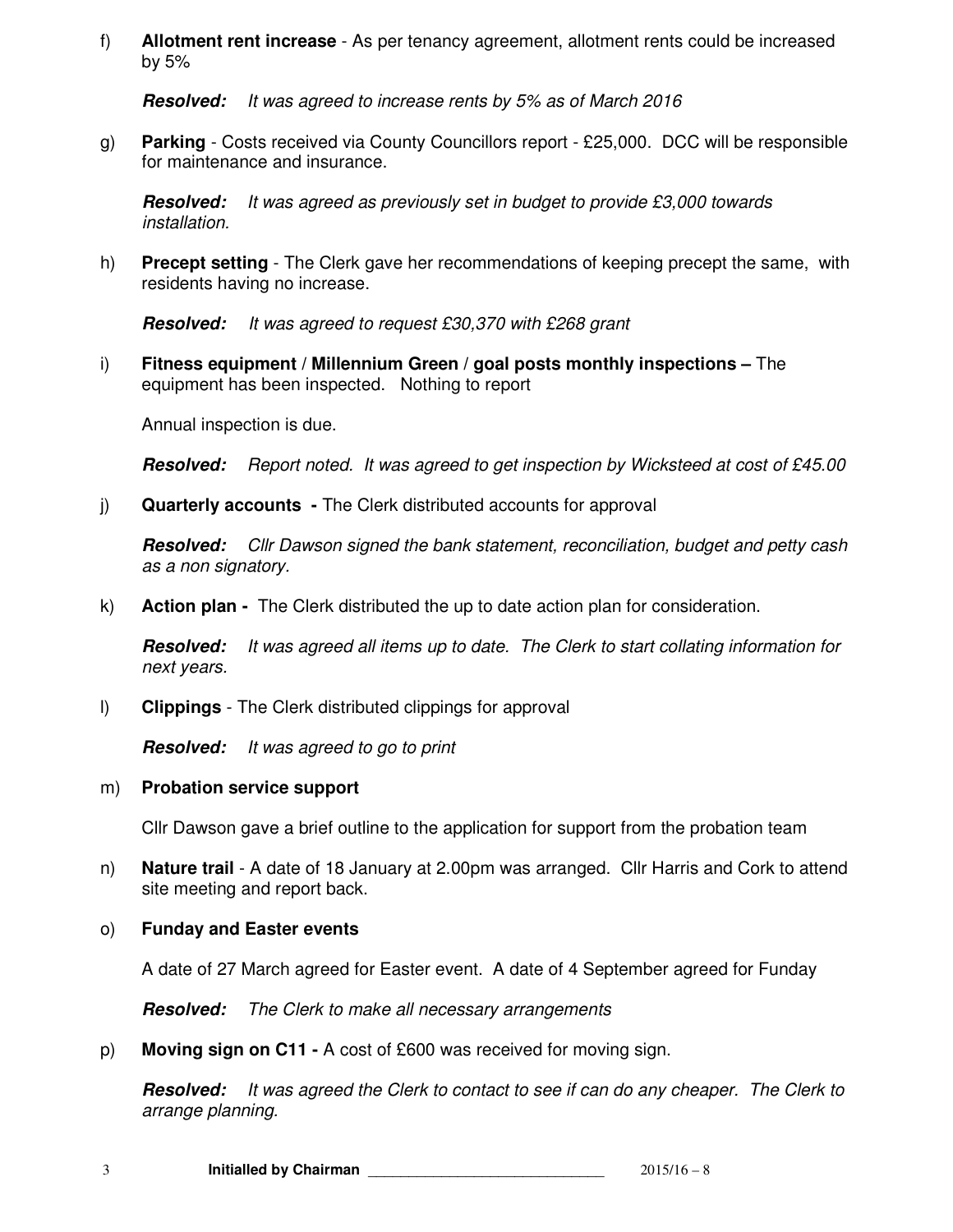### q) **Timetable of events** – CDALC forthcoming events (if any)

- CDALC smaller councils meeting 12 February
- CDALC managing events 9 March the Clerk to attend

## r) **Correspondence received**

- 1. Foundation level to note the council has been awarded foundation level in the Local Council Award Scheme
- 2. Royal Garden Party to discuss nominations
- 3. Queen's 90th birthday beacons to discuss if the members wish to be involved in this

## **Resolved:**

- 1. The members noted the award and agreed to receive the certificate in person from Chairman of accreditation panel, to arrange date
- 2. Cllr Dawson was nominated
- 3. To check costs of beacons and place on next agenda
- s) **Correspondence received after agenda published** (to note only)
	- Nothing received

## t) **Waldridge in Bloom working group update –**

• Cllr Cork gave an update.

**Resolved:** It was agreed to get costs of signs to say NIB Gold winners

## u) **AAP forum updates** –

- Nothing to report
- v) **Urgent issues for noting** (Clerk to use delegated powers if necessary) **and any items Councillors wish to agenda for next meeting**